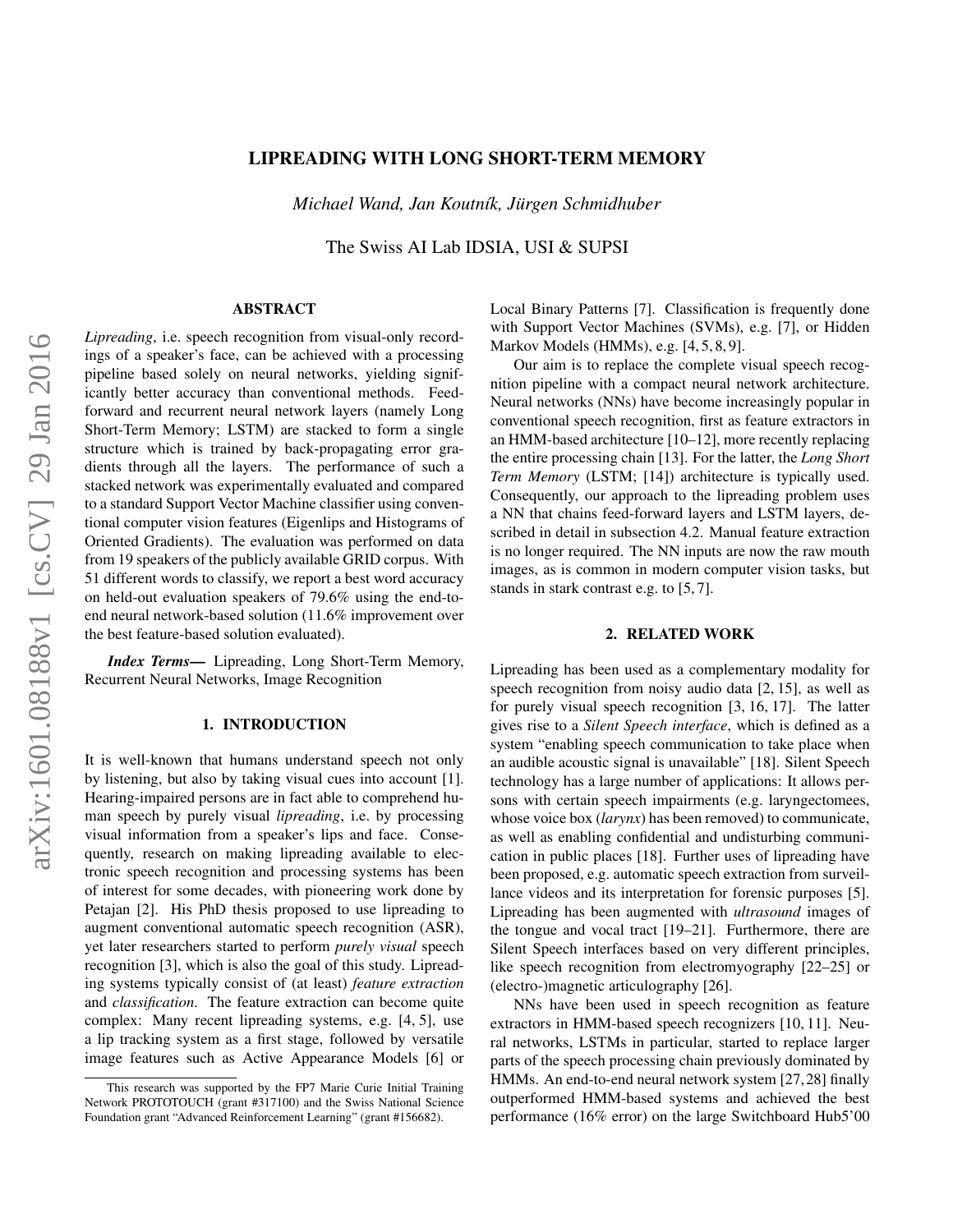

Fig. 1. Two randomly chosen example frames from the GRID corpus with highlighted mouth area.

<span id="page-1-1"></span>speech recognition benchmark [\[29\]](#page-4-13).

Massively parallel graphics processing units (GPUs) became available in the last few years. Since then, *Convolutional* NNs (CNNs) trained by gradient descent [\[30\]](#page-4-14) dominate, e.g. [\[31\]](#page-4-15), the area of image recognition, as well as related tasks like object detection and segmentation. The first CNN application in lipreading [\[17\]](#page-4-4) uses the CNN as a preprocessor for an HMM-based sequence classifier.

## 3. THE GRID DATA CORPUS

Our experiments were performed using the GRID audiovisual corpus  $[32]$ <sup>[1](#page-1-0)</sup>, consisting of video and audio recordings of 34 speakers saying 1000 sentences each. The total length of the recordings is 28 hours; two example video frames are shown in [Figure 1.](#page-1-1) Each of the sentences has a fixed structure: *com* $mand(4) + color(4) + preposition(4) + letter(25) + digit(10)$ *+ adverb(4)*, for example "Place red at J 2, please", where the number of alternatives words is given in parentheses. A total of 51 different words are contained in the GRID corpus; the alternative words for each of the six sentence parts are distributed uniformly. The letter *W* is excluded because its pronunciation is vastly longer than for any other letter.

Sentences have a fixed length of 3 seconds at a frame rate of 25 frames per second. Each sentences thus spans across 75 frames. Video data bis available in "normal" and "high" quality; the normal quality video with  $360 \times 288$  pixel resolution, converted to greyscale, was used. Unreadable videos, in particular for speaker number 8, were discarded. The framelevel alignments distributed with the corpus were used to obtain word level segmentations of the video, causing the training dataset to consist of  $6 \cdot 1000 = 6000$  single words per speaker. The acoustic part of the GRID corpus was not used.

A  $40 \times 40$  pixel window containing the mouth area from each video frame was extracted using the following procedure. The face area localized using the Mathematica FindFaces[ ] function was converted into the LAB colorspace. The *A* component pixels were multiplied element-wise by a Gaussian matrix (with mean located at 30% of of the

image height along the middle column) and  $\sigma = 500$  pixels, and rescaled into [0, 1] interval. The center of mass of pixels that have value above 0.9 was considered as the mouth center. The face area size was inflated by factor of 1.5, scaled to 128 pixel width, and a window of  $40 \times 40$  pixels with the mouth coordinates in the center was extracted. This patch was converted to greyscale, the contrast was maximized (i.e. all pixel values were remapped to  $[0, 1]$  interval), and all the values in the complete dataset were standardized.

Speakers 1–19 from the entire GRID were used: speakers 1-9 form the development set that was used to determine the parameter settings; speakers 10–19 form the evaluation set, held back until the final evaluation of the systems. All experiments are *speaker-dependent*, i.e. training and test data for the classifiers were always taken from the same speaker. The results reported in this paper are averaged over the speakers. The data for each speaker was randomly divided into training, validation, and test sets, where the latter two contain five sample videos of each word, i.e. a total of  $51 \cdot 5 = 255$  samples each. The training data is however highly unbalanced: For example, each letter from "a" to "z" appears 30 times, whereas each color appears 240 times.

### 4. METHODS

### 4.1. Baseline Feature Extraction and Classification

The NN-based lipreader was compared to a baseline SVM classifier using conventional features, namely *Eigenlips* [\[15\]](#page-4-2), which were used as a baseline feature in [\[17\]](#page-4-4), and *Histograms of Oriented Gradients* (HOG) [\[33\]](#page-4-17) as a more complex feature which yielded good performance in preliminary experiments.

Eigenlip features are created from raw frames by computing the PCA decomposition on the training data and then transforming all the images by multiplication with the PCA matrix, retaining only a certain number of dimensions ordered by maximal variance. HOG is originally a feature extractor for object recognition [\[33\]](#page-4-17); it divides the image window into small spatial regions (cells) and accumulates a local 1-D histogram of gradient directions or edge orientations over the pixels in each cell. Histogram entries are normalized over larger spatial areas. The HOG features were obtained using the VLFeat library [\[34\]](#page-4-18).

Since SVMs are not sequence classifiers, a single feature vector has to be computed from the sequence of frames representing each word, called *sequence feature vector*. Sequences vary in length. For example, a typical letter "a" is pronounced in 3–4 frames, whereas a longer word like "please" can occupy more than 10 frames. In the sequence feature vector, all frames are stacked while enforcing a specified vector length: frames are repeated if a sequence is shorter than this length, neighboring frames of longer sequences are averaged.

<span id="page-1-0"></span><sup>1</sup>Publicly available at [http://spandh.dcs.shef.ac.uk/](http://spandh.dcs.shef.ac.uk/gridcorpus) [gridcorpus](http://spandh.dcs.shef.ac.uk/gridcorpus)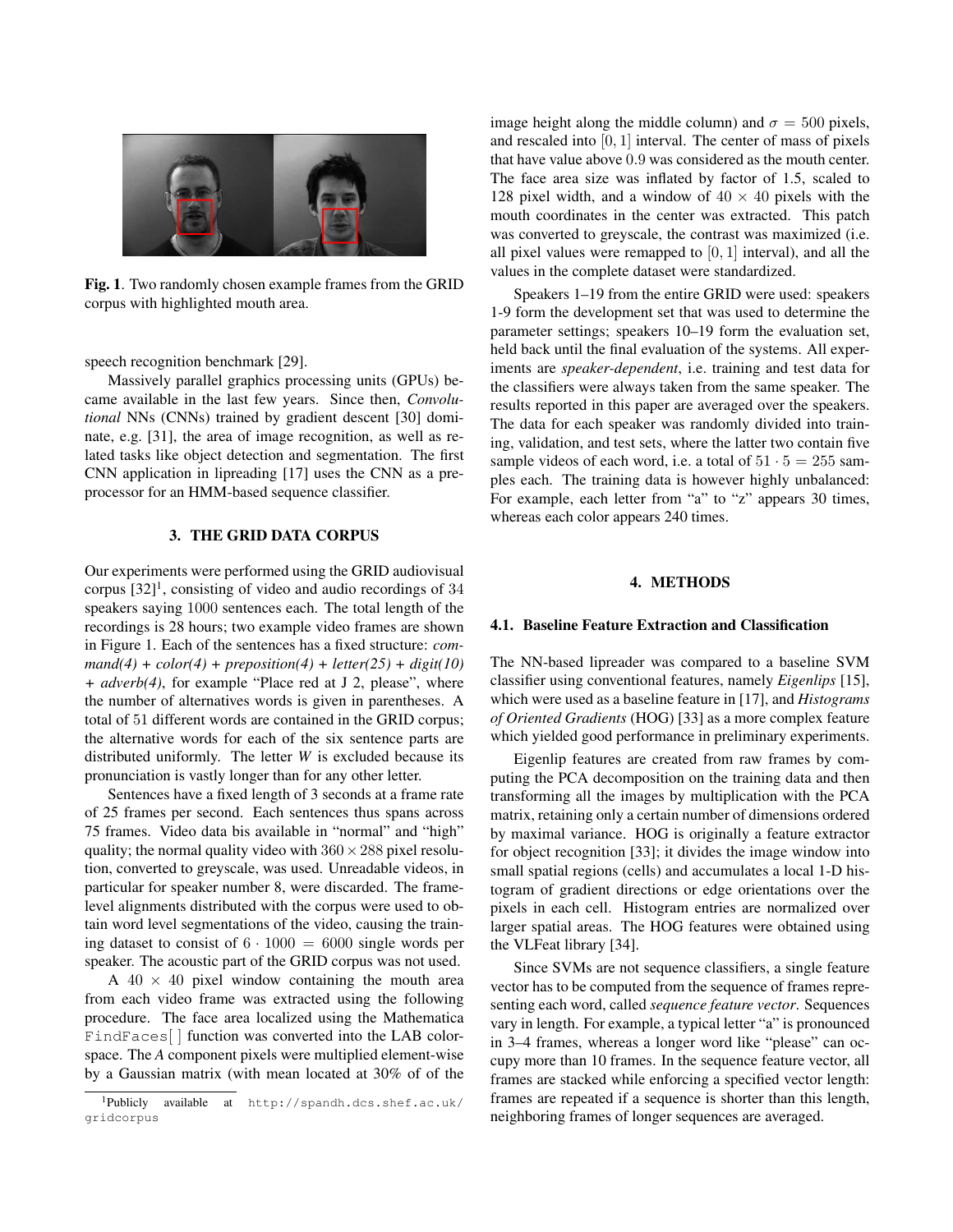| Spk.      | <b>Method</b>                  | Word Acc.      | Std. Dev.          |
|-----------|--------------------------------|----------------|--------------------|
| రా        | Eigenlips + SVM<br>$HOG + SVM$ | 68.4%<br>71.1% | $7.4\%$<br>$6.7\%$ |
|           | <b>LSTM</b>                    | 79.4%          | $4.3\%$            |
| $10 - 19$ | Eigenlips + SVM<br>$HOG + SVM$ | 70.6%<br>71.3% | $4.2\%$<br>4.3%    |
|           | <b>LSTM</b>                    | 79.6%          | $4.3\%$            |

<span id="page-2-1"></span>Table 1. Word Accuracy averaged over the Development Speakers 1–9 and Evaluation Speakers 10–19.

#### <span id="page-2-0"></span>4.2. Neural Network Lipreader

Neural networks (NNs) consist of processing units (neurons) connected by trainable weighted connections. The neurons are typically organized in layers, which can be broadly distinguished as follows based on their connectivity: (1) feedforward NNs pass the input signal to the output neurons without allowing cyclic computations; (2) recurrent NNs wire the connections in a cycle which forms a temporal memory. NNs are, in the supervised case, typically trained by gradient descent, which is realized by error back-propagation through the layers followed by adjustment of the weights. In the case of recurrent NNs the error propagates along the time axis as well, referred to as back-propagation through time, implemented by unfolding the recurrent connections into a feedforward structure as deep as the length of the sequence. Such deep networks cause the gradient to explode or vanish [\[35\]](#page-4-19), which can be fixed by replacing a single recurrent NN unit by a LSTM cell that avoids the problem by linear recurrent connection of a *cell* inside the LSTM unit [\[14\]](#page-4-1). The information flow through the LSTM cell is regulated by *input*, *output* and *forget* [\[36\]](#page-4-20) gates using multiplicative connections. See [\[37\]](#page-4-21) for detailed LSTM description, analysis and setup.

## 5. EXPERIMENTS

#### 5.1. Experimental Setup

Two feature extractions (Eigenlips and HOG), both combined with the SVM classifier, were compared to the LSTM lipreader. All parameters were optimized on the development speakers 1–9. The error on all systems is reported on the speaker-dependent test set, no training error is reported.

In a series of experiments on the speakers 1–9, the optimal configuration of the feature extraction for the SVM experiments was determined, as well as the best neural network structure. The best PCA cutoff for the Eigenlip features was at 100 components, the best HOG cell size was 8. Best SVM recognition results were obtained with a linear kernel at a sequence feature vector length of 6 frames. Increasing the fea-



<span id="page-2-2"></span>Fig. 2. Confusion matrix for speaker 7, using the neural network lipreader. Rows represent reference labels, columns represent the classification hypothesis. Greyscale level indicates the density of matching reference and hypothesis. The accuracy is highest on longer words and lowest on letters.

ture vector length did not improve the accuracy, almost certainly because among the short video sequences containing letters, where most errors occur (see [subsection 5.2\)](#page-3-12), 6 frames already cover the entire information available. Taking this observation into account, we hypothesize that a dedicated sequence classifier like an HMM would *not* substantially improve the classification accuracy on this corpus.

The input data for the SVM can become very highdimensional, which we assume to be the reason why higherdegree polynomial SVM kernels yielded lower accuracy than linear kernels. Zhao et al. [\[7\]](#page-3-6) report that second-degree polynomial SVM kernels perform the best, however their SVM classifier treats the sequential information differently.

The best LSTM lipreader consists of one feed-forward layer followed by two recurrent LSTM layers, 128 units (neurons / LSTM cells) each, and a softmax layer with 51 units that perform the word classification. The learning rate was set to 0.02, momentum was not used, and early stopping with a delay of 10 epochs was used. Weights were initialized from uniform distribution over the range  $[-0.05, 0.05]$ .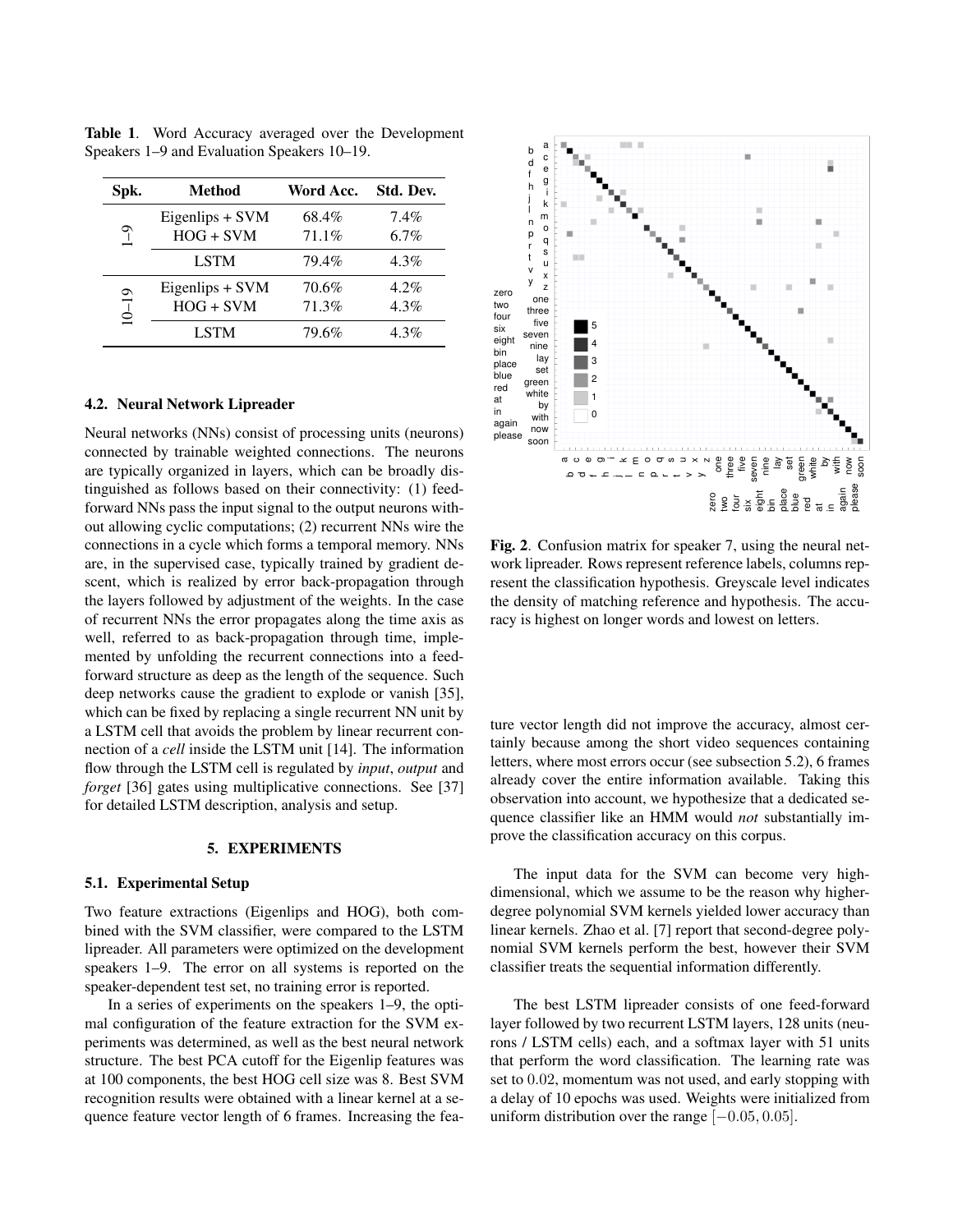## <span id="page-3-12"></span>5.2. Results

The word level classification accuracies are summarized in [Table 1.](#page-2-1) The LSTM lipreader yields statistically significant improvement (one-tailed t-test with  $p = 0.05$ ) over the conventional features combined with the SVM classifier. The Eigenlip and HOG features perform similarly, both worse than the LSTM lipreader. On the Evaluation Speakers 10– 19, the LSTM lipreader improves the accuracy by 11.6%, compared to the best conventional solution (HOG + SVM).

[Figure 2](#page-2-2) shows a typical confusion matrix on speaker 7 data, where classification was performed with the LSTM lipreader. The rows show reference word labels, the columns show hypotheses. The confusion on letters is far higher (upper part of the matrix) than on longer words (lower part of the matrix). For this speaker and configuration the accuracy on the letters is 69.8% (at 4% chance level), the accuracy on the non-letter words is 93.4% (at 3.8% chance level). The total accuracy is 82.0%.

The discrepancy between letters and other words is caused by three major factors: First, the letters from 'a' to 'z' are highly confusing even under optimal circumstances. In particular, this applies to voiced and voiceless versions of the same letter, like 'p' and 'b'. Consequently, *visemes* (visual units for recognition) frequently do not distinguish between such similarly-looking sounds at all (see e.g. [\[38\]](#page-4-22) and the references therein). Second, single letters video sequences are often are very short, sometimes consisting of only 3-4 frames. This means that very little data is available and also that the letter pronunciation is highly influenced by adjacent sounds. This context does *not* help distinguishing different letters, since the parts of the GRID sentences are statistically independent from each other. We note that [\[17\]](#page-4-4) report phone accuracy on a corpus which consists of *whole words*: here the context plays a great role in *improving* recognition.

The confusion matrices are qualitatively similar across all speakers and all experimental setups – the longer words are recognized with close to 100% accuracy, whereas confusion is highest on the letters.

## 6. CONCLUSION

This study shows that the neural network based lipreading system applied to raw images of the mouth regions achieves significantly better word accuracy than a system based on a conventional processing pipeline utilizing feature extraction and classification. The LSTM lipreader with a single feed-forward network, which learns the features automatically together with training the LSTM sequence classifier, consistently achieved almost 80% word accuracy in speakerdependent lipreading.

The experiments, not described in this paper, also included the highly popular CNNs instead of the fully connected feed-forward layer, but the results did not improve. One of the possible reasons is that the small,  $40 \times 40$  pixel area already contains just enough information for the classification. Experiments with CNNs and large image sizes as well as evaluation of a speaker-independent LSTM lipreader are the subject of future experiments.

#### 7. REFERENCES

- <span id="page-3-0"></span>[1] H. McGurk and J. MacDonald, "Hearing Lips and Seeing Voices," *Nature*, vol. 264, no. 5588, pp. 746 – 748, 1976.
- <span id="page-3-1"></span>[2] E. D. Petajan, "Automatic Lipreading to Enhance Speech Recognition (Speech Reading) ," Ph.D. dissertation, University of Illinois at Urbana-Champaign, 1984.
- <span id="page-3-2"></span>[3] G. I. Chiou and J.-N. Hwang, "Lipreading from Color Video," *IEEE Transactions on Image Processing*, vol. 6, no. 8, pp. 1192 – 1195, 1997.
- <span id="page-3-3"></span>[4] Y. Lan, R. Harvey, B.-J. Theobald, E.-J. Ong, and R. Bowden, "Comparing Visual Features for Lipreading," in *Proc. of the Int. Conference on Auditory-Visual Speech Processing*, 2009, pp. 102 – 106.
- <span id="page-3-4"></span>[5] R. Bowden, S. Cox, R. Harvey, Y. Lan, E.-J. Ong, G. Owen, and B.-J. Theobald, "Recent Developments in Automated Lip-reading," in *Proc. SPIE*, 2013.
- <span id="page-3-5"></span>[6] T. F. Cootes, G. J. Edwards, and C. J. Taylor, "Active Appearance Models," *IEEE Trans. on Pattern Anal. and Machine Intel.*, vol. 23, no. 6, pp. 681 – 685, 2001.
- <span id="page-3-6"></span>[7] G. Zhao, M. Barnard, and M. Pietikäinen, "Lipreading With Local Spatiotemporal Descriptors," *IEEE Trans.s on Multimedia*, vol. 11, no. 7, pp. 1254 – 1265, 2009.
- <span id="page-3-7"></span>[8] T. Hueber, G. Chollet, B. Denby, G. Dreyfus, and M. Stone, "Continuous-Speech Phone Recognition from Ultrasound and Optical Images of the Tongue and Lips," in *Proc. Interspeech*, 2007, pp. 658–661.
- <span id="page-3-8"></span>[9] F. Tao and C. Busso, "Lipreading Approach for Isolated Digits Recognition Under Whisper and Neutral Speech," in *Proc. Interspeech*, 2014, pp. 1154 – 1158.
- <span id="page-3-9"></span>[10] H. Bourlard and N. Morgan, *Connectionist Speech Recognition. A Hybrid Approach*. Kluwer Academic Publishers, 1994.
- <span id="page-3-11"></span>[11] G. Hinton, L. Deng, D. Yu, G. E. Dahl, A. Mohamed, N. Jaitly, A. Senior, V. Vanhoucke, P. Nguyen, T. N. Sainath, and B. Kingsbury, "Deep Neural Networks for Acoustic Modeling in Speech Recognition," *IEEE Signal Proc. Magazine*, vol. 29, no. 6, pp. 82 – 97, 2012.
- <span id="page-3-10"></span>[12] A. Graves, N. Jaitly, and A. Mohamed, "Hybrid Speech" Recognition with Deep Bidirectional LSTM," in *Proc. ASRU*, 2013, pp. 273 – 278.